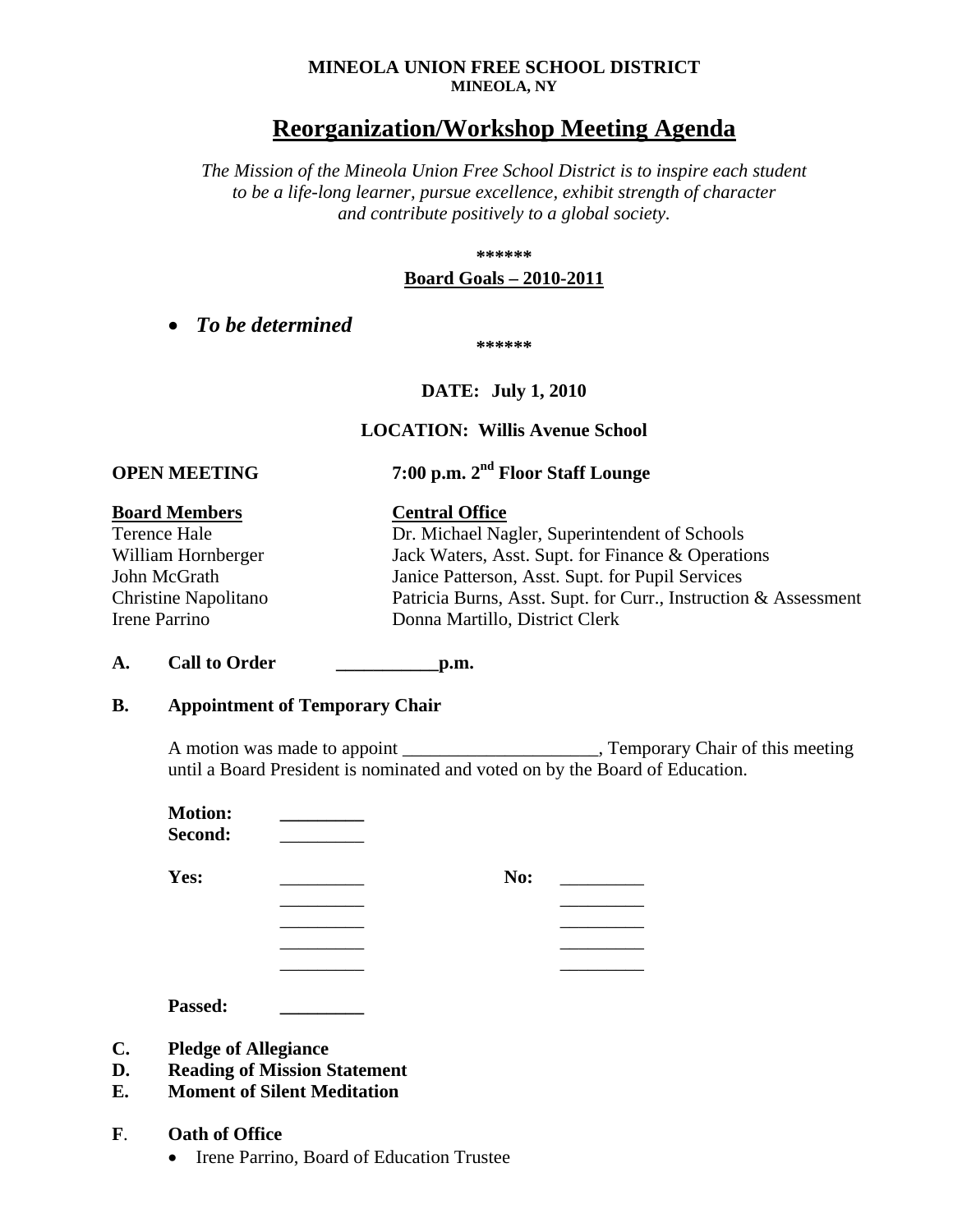## **G. Nomination of Board Positions and Oath of Office**

| 1. Board President        | 2. Board Vice President |     |  |
|---------------------------|-------------------------|-----|--|
| <b>Motion:</b><br>Second: |                         |     |  |
| Yes:                      |                         | No: |  |
|                           |                         |     |  |
|                           |                         |     |  |
| <b>Passed:</b>            |                         |     |  |

### **H. New Business**

## **1. New York State Regulation §315.4 - STANDARD WORK DAY AND REPORTING**

**RESOLUTION #1 - BE IT RESOLVED**, that the Mineola Union Free School District hereby establishes the following as standard work days for elected and appointed officials and will report the following days worked to the New York State and Local Employees' Retirement system based on the record of activities maintained and submitted by these officials to the clerk of this body:

|              |                    |                 |                    | <b>PARTICIPATES</b> | DAYS/MONTH  |
|--------------|--------------------|-----------------|--------------------|---------------------|-------------|
|              |                    |                 |                    | IN EMPLOYER'S       | (Based on   |
|              |                    | <b>STANDARD</b> | <b>TERM</b>        | <b>TIME KEEPING</b> | Record of   |
| <b>TITLE</b> | <b>NAME</b>        | <b>WORK DAY</b> | <b>BEGINS/ENDS</b> | SYSTEM (Y/N)        | Activities) |
| District     |                    |                 |                    |                     |             |
| Clerk        | Donna Martillo     |                 | $7/1/10 - 6/30/11$ |                     |             |
| District     |                    |                 |                    |                     |             |
| Treasurer    | Donna Squicciarino |                 | $7/1/10 - 6/30/11$ |                     | 11.4        |

**Motion: \_\_\_\_\_\_\_\_\_ Second:** \_\_\_\_\_\_\_\_\_

**Yes:** \_\_\_\_\_\_\_\_\_ **No:** \_\_\_\_\_\_\_\_\_

\_\_\_\_\_\_\_\_\_ \_\_\_\_\_\_\_\_\_ \_\_\_\_\_\_\_\_\_ \_\_\_\_\_\_\_\_\_ \_\_\_\_\_\_\_\_\_ \_\_\_\_\_\_\_\_\_ \_\_\_\_\_\_\_\_\_ \_\_\_\_\_\_\_\_\_

**Passed: \_\_\_\_\_\_\_\_\_**

### **I. Consensus Agenda**

1. Appointment of District Clerk and Oath of Office

That the Board of Education appoints Donna Martillo as District Clerk for the **2010-2011** school year. The Oath of Office was administered by District's Counsel, Jacob S. Feldman, Esq.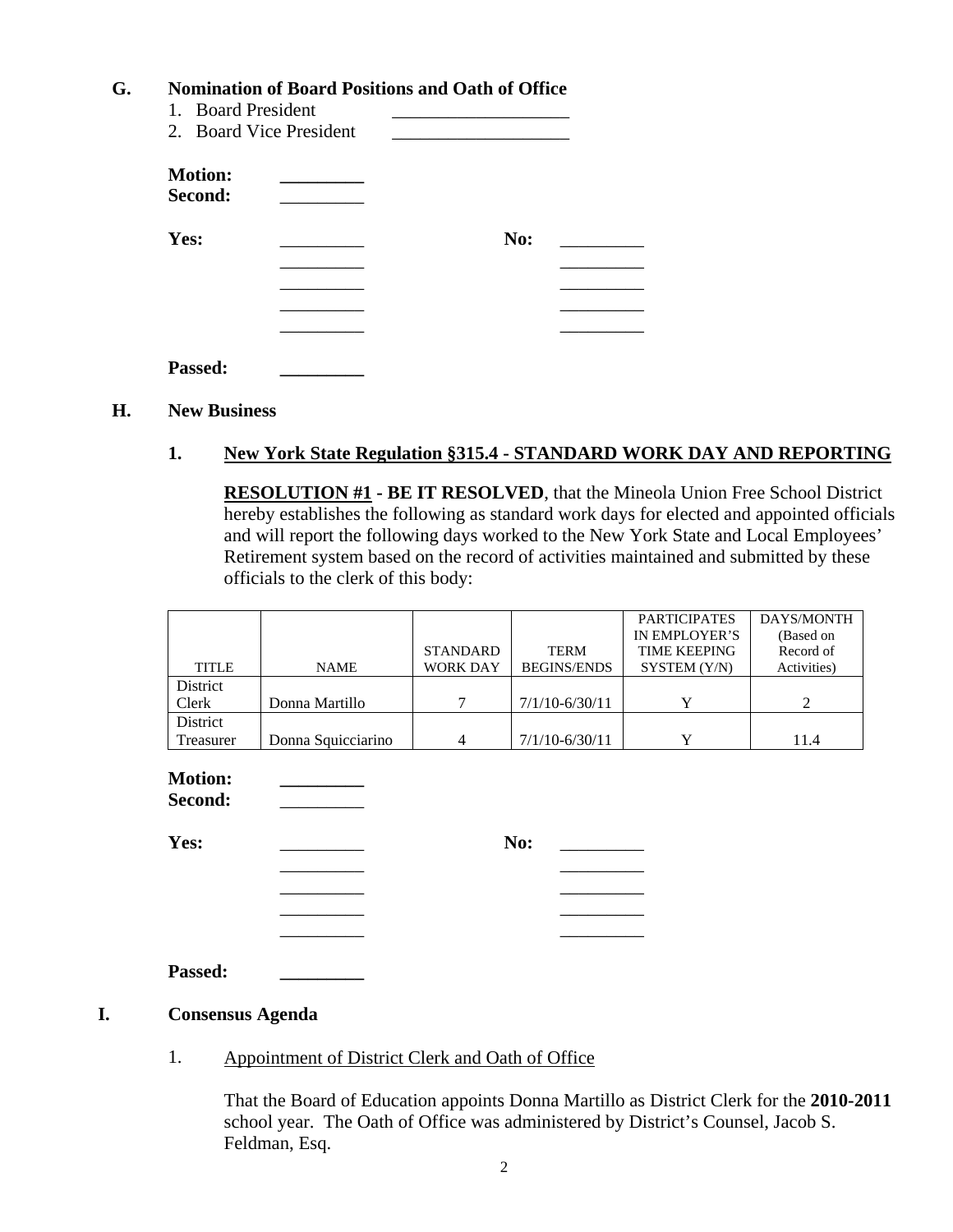### 2. Oath of Office Administered to Superintendent of Schools

The Oath of Office was administered to Dr. Michael Nagler as Superintendent of Schools by the District Clerk.

3. That the Board of Education approves the following appointments of officers for the **2010-2011** school year and directs they are administered the Oath of Office:

| <b>Chief Information Officer</b>     |
|--------------------------------------|
| District Treasurer and Registrar for |
| Coupons and Bonds                    |
| Internal Claims Auditor              |
|                                      |

4. That the Board of Education appoints the following individuals to serve in the designated positions for the **2010-2011** school year:

| Frazer & Feldman (J. Feldman)             | Legal/General Counselor                            |
|-------------------------------------------|----------------------------------------------------|
| Ingerman Smith                            | Labor Counsel                                      |
| Dr. Marino, Winthrop Pediatrics Assoc.    | District Medical Inspector                         |
| <b>TBD</b>                                | District External Independent Auditor              |
| <b>Jack Waters</b>                        | Records Access/Management Officer                  |
| Daniel Romano                             | Asbestos LEA Designee                              |
| Daniel Romano                             | <b>AHERA</b> Designee                              |
| <b>Jack Waters</b>                        | <b>District Purchasing Agent</b>                   |
| Fitzharris & Company                      | Workers' Compensation/Self Insurance Administrator |
| Coughlin Foundotos Cullen & Danowski, LLP | Internal Auditor                                   |
| Hawkins, Delafield & Wood                 | <b>Bond Counsel</b>                                |
| <b>Bernard Donegan</b>                    | <b>Financial Consultant for Borrowing</b>          |
| H2M                                       | Architect of Record                                |
| Consultech                                | Unemployment Specialist                            |
| Patricia Burns                            | Title IX Compliance Coordinator                    |
| Patricia Burns                            | Board Designee for Regulation 0110-R               |
| Dan Romano                                | Health & Safety Officer                            |
| Dan Romano                                | Compliance Coordinator for ADA                     |
| Donna Martillo                            | Registrar for registering qualified votes          |
|                                           |                                                    |

### **5. Designators of Treasurers & Signatories of Extra-class Activity Funds**

That the Board of Education designates the following individuals as designators of Treasurers and signatories of Extra-class Activity Funds and co-signatory thereof as follows for the **2010-2011** school year:

| Ms. Devra Small, Principal          | <b>Cross Street School</b>   |
|-------------------------------------|------------------------------|
| Dr. SueCaryl Fleischmann, Principal | <b>Hampton Street School</b> |
| Matthew Gaven, Principal            | Jackson Avenue School        |
| Patricia Molloy, Principal          | <b>Meadow Drive School</b>   |
| Deborah Shaw, Principal             | Willis Avenue School         |
| Mr. Mark Barth, Principal           | Mineola Middle School        |
| Mr. Edward Escobar, Principal       | Mineola Senior High School   |

### **6. Petty Cash Fund Facilitators**

That the Board of Education establishes and designates the following individuals as facilitators of Petty Cash Funds for the **2010-2011** school year: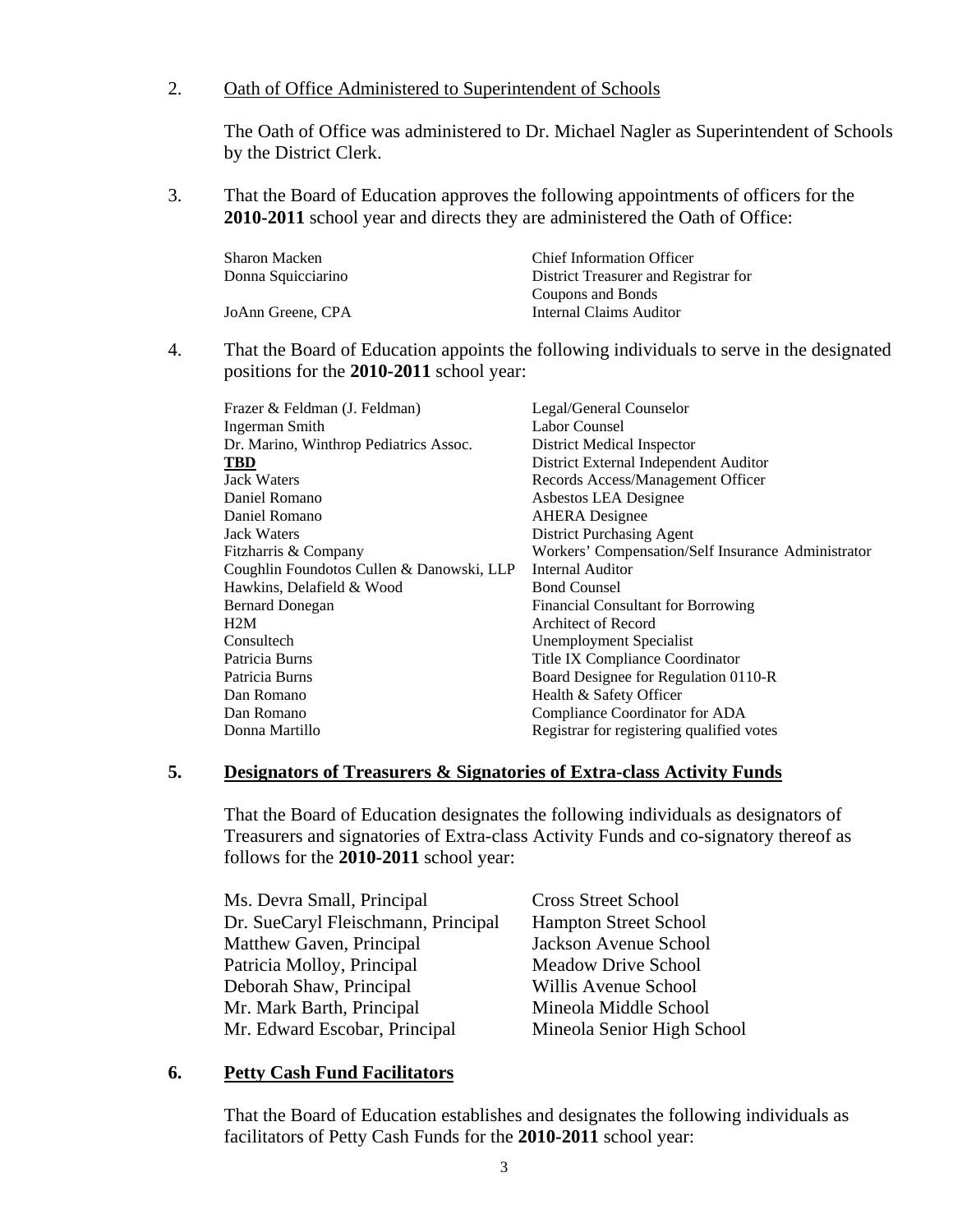| <b>SCHOOL OR OFFICE</b>      |        | AMOUNT ADMINISTRATOR     |
|------------------------------|--------|--------------------------|
| <b>Central Office</b>        | 100.00 | Mr. Jack Waters          |
| High School                  | 100.00 | Mr. Edward Escobar       |
| Middle School                | 100.00 | Mr. Mark Barth           |
| <b>Cross Street School</b>   | 100.00 | Ms. Devra Small          |
| <b>Hampton Street School</b> | 100.00 | Dr. SueCaryl Fleischmann |
| Jackson Avenue School        | 100.00 | Mr. Matthew Gaven        |
| <b>Meadow Drive School</b>   | 100.00 | Ms. Patricia Molloy      |
| Willis Avenue School         | 100.00 | Ms. Deborah Shaw         |
|                              |        |                          |

### **7. Bonding of Employees**

That the Board of Education establish the bonding of the Regular and Acting -- District Treasurers and Internal Claims Auditors, and the Central Treasurers of Extra-class Activity Funds, as well as other officers and employees of the District, be as set forth in the employee blanket bond policy provided by **New York School Insurance Reciprocal (NYSIR)** which should thereupon be approved as to amount and sufficiency of surety (\$250,000) for the **2010-2011** school year.

### **8. Banking Resolution**

That the Board of Education adopts the following Banking Resolution (designation of depositories, etc.) for the **2010-2011** school year.

### **BANKING RESOLUTION OF THE MINEOLA UNION FREE SCHOOL DISTRICT July 1, 2010**

---------------------------------------------------------------------------------------

**RESOLVED,** that the JP Morgan Chase Bank, Bank of America, Capital One, Citibank, The Bank of New York, State Bank of Long Island, Wachovia Bank, TD Bank, HSBC, and Flushing Commercial Bank to be designated as the depositories of the funds of the said District; that current funds of the District be maintained in each of the said depositories; that the said funds shall be subject to withdrawal only in pursuance of a resolution of this Board of Education and on voucher-order checks signed by the **Treasurer** and **Superintendent of Schools** or **Assistant Superintendent for Finance & Operations**, payable to the order of persons entitled to receive such money in accordance with Section 1720 of the Education Law, except however, that pursuant to said Section 1720 one voucher-order check may be drawn in the total amount of a duly certified payroll for the salaries of regular employed employees and officers legally entitled to be compensated for their services. The proceeds of such voucher-order payroll check shall be credited to a **Payroll Account**, designated as such, in each of the said depositories from which checks shall be signed by the **Treasurer** of the District and **Assistant Superintendent for Finance & Operations** drawn payable to individual employees or officers legally entitled to be compensated for services only.

**FURTHER RESOLVED,** that the **Treasurer** and **Assistant Superintendent for Finance & Operations** are hereby further authorized to use either their autographed or facsimile signatures upon such checks to be issued against any or all of the District's accounts provided, however, that such facsimile signatures shall be made by means of a recognized machine or check-signing device to be used for the signing of payroll checks by the **Acting Treasurer**, which **Treasurer** cannot be present, with all the safeguards prescribed by the manufacturer, and that the keys for the machine shall at all times be kept in the custody of such officer.

**FURTHER RESOLVED,** that the said depositories be and they (including their correspondent banks) are hereby requested, authorized and directed to honor all checks, drafts or other orders for the payment of money drawn in this corporation's name on its accounts (including those drawn to the individual order of any person or persons whose name(s) appear thereon as a signer or signers thereof) when bearing the facsimile and/or autograph signature of the following: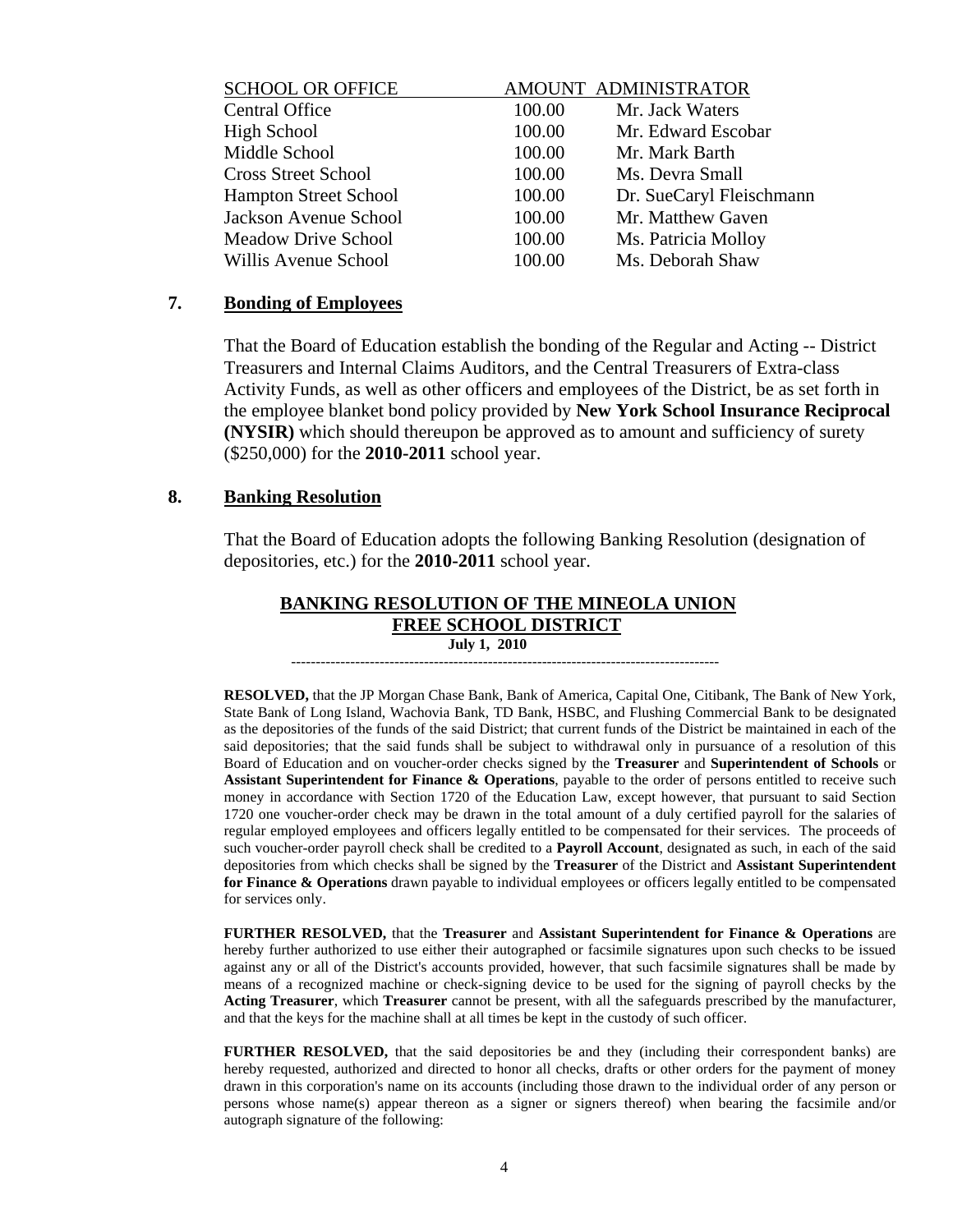and said Banks (including their correspondent banks) shall be entitled to honor and to charge this corporation for all such checks, drafts or other orders for the payment of money, regardless of by whom or by what means the actual facsimile signature or signatures thereon may have been affixed thereto, if such facsimile signature or signatures conform to the facsimile specimens from time to time filed with said banks by the Clerk or other officer of this corporation.

**FURTHER RESOLVED,** that each of the foregoing depositories be designated as depositories for interestbearing deposits of other funds of said District subject to withdrawal only by appropriate withdrawal orders signed by the **Treasurer** or **Superintendent of Schools** or **Assistant Superintendent for Finance & Operations** and by draft of the depository made payable to the order of this District, which said funds so withdrawn shall be re-deposited by the **Treasurer** or **Superintendent** or **Assistant Superintendent for Finance & Operations** into established checking accounts of the District as aforesaid provided for current funds.

**FURTHER RESOLVED,** that the said banks are hereby authorized to pay any such checks or drafts and also to receive the same for credit or in payment from the payee or any other holder without inquiring as to the circumstances of issue of the disposition of the proceeds thereof and, except in the case of interest-bearing deposits as in the preceding paragraph provided, even if drawn to the individual order of any signing officer or tendered in payment of his individual obligations.

### **9. Online Bid Service - Munivest**

That the Board of Education authorizes an online bid service, Munivest, in awarding of CD investments to the highest bidder.

### **10. Board Member & Administrator Liability**

That the Board of Education adopts the following Public Officer's Law §18:

**BE IT RESOLVED**, that the Board of Education of the Mineola Union Free School District hereby adopts the coverage provided by §18 of the New York State Public Officers Law for the following job titles: School Board Trustee, Administrator, employees and agents working for the Mineola UFSD. The adoption of this provision is intended to supplement and not supplant the protection available to such employees by virtue of already existing statutory provisions or other sources. Such coverage shall include but not be limited to being called to testify as a witness or to answer questions concerning their acts or omissions within the scope of their office, agency or employment before a Grand Jury, the Office of the District Attorney, or other law enforcement official. Nothing herein contained shall be construed to authorize or require defense or indemnification to a member of the board of education, the superintendent of schools, administrator, employee, and/or agent working for the Mineola UFSD who has been identified as a defendant in a pending criminal prosecution, or where such individual or the school district has reason to believe that such individual is a target in a criminal investigation or prosecution by the Office of the District Attorney or other law enforcement entity. This benefit shall not be available to and shall not cover any employee serving in any of the job titles listed herein who is represented for collective bargaining purposes by a duly designated collective bargaining agent unless and until such coverage is negotiated with the collective bargaining agent representing said employee. The Superintendent or his designee shall take steps necessary to obtain insurance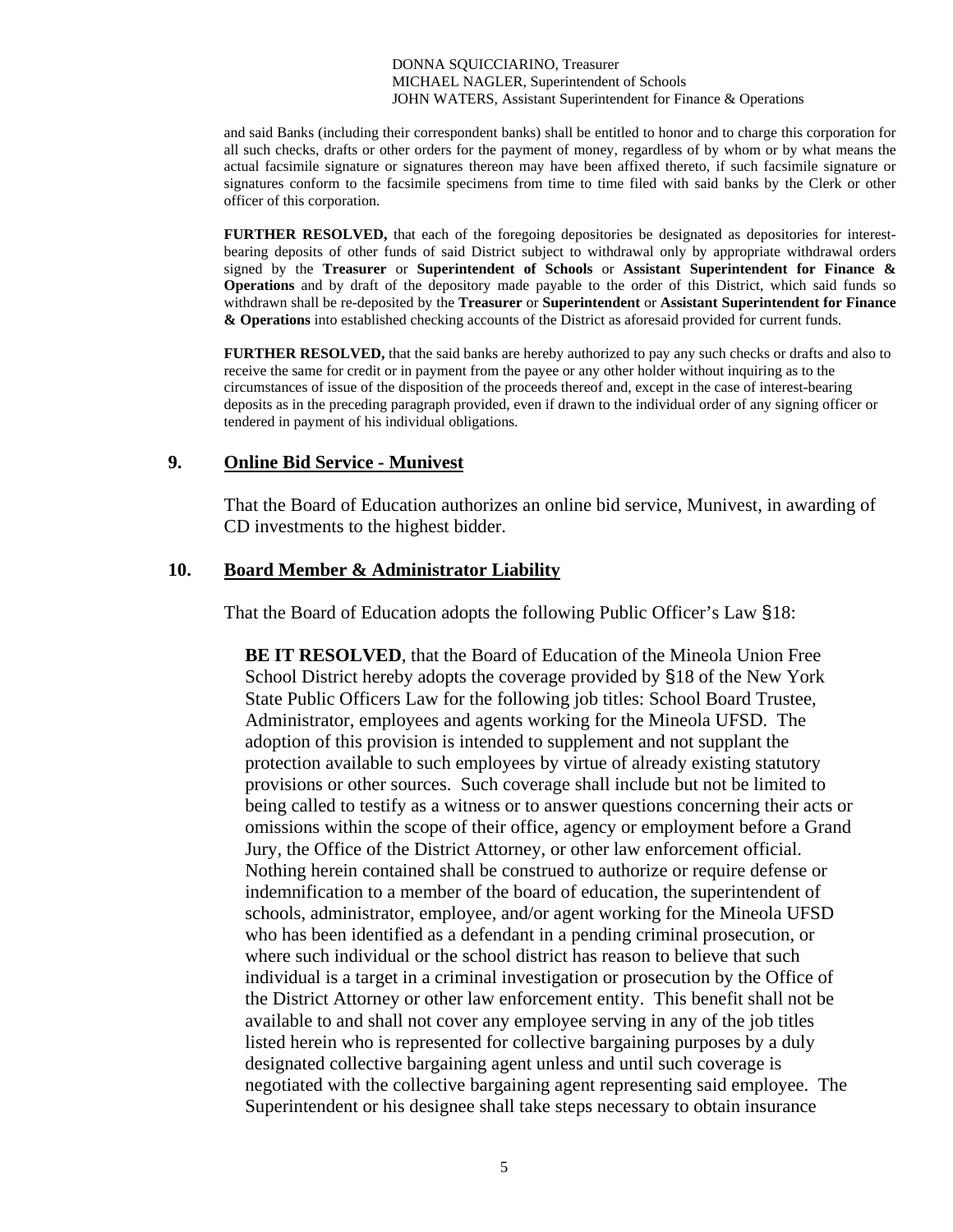protection against the potential liability to the district arising out of the adoption of this provision.

### **11. Designation of day, time & place of Board Mtgs for the 2010-2011 school year**

| Workshops 7:00 p.m.                |                       | Business 7:00 p.m. |                    |  |
|------------------------------------|-----------------------|--------------------|--------------------|--|
| Thurs. July 1 (Reorg.) Willis Ave. |                       | Thurs. July 22     | <b>High School</b> |  |
|                                    |                       | Thurs. Aug. 12     | Willis Ave         |  |
| Thurs. Sept. 2                     | Willis Ave            | Thurs. Sept. 16    | Willis Ave         |  |
| Thurs. Oct. 7                      | Willis Ave            | Thurs. Oct. 21     | Willis Ave         |  |
| Thurs. Nov. 4                      | Willis Ave            | Thurs. Nov. 18     | Willis Ave         |  |
| Thurs. Dec. 2                      | Willis Ave            | Thurs. Dec. 16     | Willis Ave         |  |
| Thurs. Jan. 6                      | Willis Ave            | Thurs. Jan. 20     | Willis Ave         |  |
| Thurs. Feb. 3                      | Willis Ave            | Thurs. Feb. 17     | Willis Ave         |  |
| Thurs. Mar.3                       | Willis Ave            | Thurs. Mar. 17     | Willis Ave         |  |
| Thurs. April 7                     | Willis Ave            | Wed. April $27*$   | Willis Ave         |  |
| Thurs. May 5                       | Willis Ave            | Thurs. May 19      | Willis Ave         |  |
| (Annual School Budget              |                       |                    |                    |  |
| Hearing at 7:00 pm followed        |                       |                    |                    |  |
| by monthly workshop)               |                       |                    |                    |  |
| Tues. May 17                       | <b>Jackson Avenue</b> |                    |                    |  |
| (Open Board Meeting                |                       |                    |                    |  |
| for results of Annual              |                       |                    |                    |  |
| Elec. & Budget Vote at 9:15 pm)    |                       |                    |                    |  |
| Thurs. June 2                      | Willis Ave            | Thurs. June 16     | Willis Ave         |  |
| <b>Reorganization/Workshop</b>     |                       |                    |                    |  |
| Thurs. July 7                      | Willis Ave            |                    |                    |  |

\*April 27, 2011 is also the Annual BOCES Vote.

Board meetings will be held in the Staff Lounge on the second floor of the Willis Avenue School unless otherwise stated. All meetings are open to the public.

### **12. Designation of voting delegate and alternate to NYSSBA and N-SSBA**

That the Board of Education designates one (1) Board Member and an alternate to represent the Mineola School District at the NYSSBA and N-SSBA Conventions, with expenses.

| <b>Voting Delegate</b> |  |
|------------------------|--|
| Alternate              |  |

### **13. Board Membership in following Associations**

That the Board of Education designates the following Associations for Board Membership:

New York State School Boards Association Nassau/Suffolk School Boards Association Nassau Citizens Budget Committee

## **14. Authorization for Board Members to Attend Meetings and Conventions**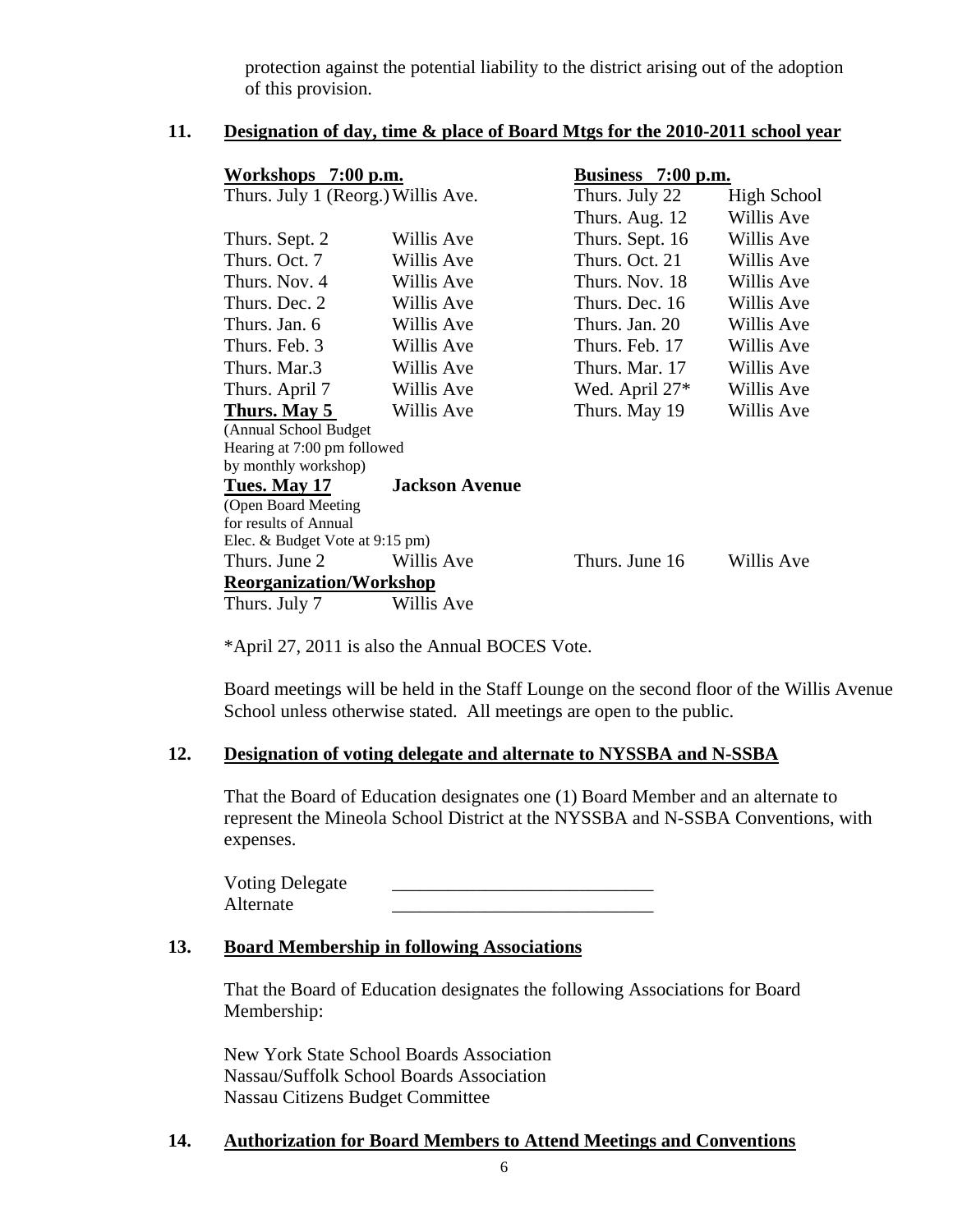That the Board of Education authorizes the expenditure of funds for Board of Education Members to attend meetings and conventions of the following:

New York State School Boards Association Nassau/Suffolk School Boards Association American Association of School Administrators Association for Supervision and Curriculum Development Nassau Citizens Budget Committee Nassau/Suffolk Bar Association S.C.O.P.E.

## **15. Board of Education Representation on Committees**

## **COMMITTEE BOARD REPRESENTATIVE(S)**

| <b>BOCES</b> Representative     |  |
|---------------------------------|--|
| <b>Communications Committee</b> |  |
| District Council (SEPTA)        |  |
| <b>Finance Committee</b>        |  |
| Health & Safety Council         |  |
| Policy & Regulations Review     |  |

## **16. Bid Opening Authorization**

That the Board of Education approves authorization to **Mr. Jack Waters, Ms. Donna Martillo** to open bids at stipulated bid opening times, properly prepared and received in the Business Office for the **2010-2011** school year.

### **17. Investments**

That the Board of Education authorizes **Ms. Donna Squicciarino and Mr. Jack Waters** to invest district funds on behalf of the Mineola UFSD for the **2010-2011** school year.

## **18. District 2010-2011 Organizational Chart**

That the Board of Education accepts the Mineola Union Free School District Organizational Chart for **2010-2011** (Attached).

### **19. Establishment of Travel Mileage Reimbursement Rate for Approved Travel**

That the Board of Education approves the travel mileage reimbursement rate for approved travel at a rate of **\$.50** per mile for the **2010-11** school year.

## **20. Official District Newspaper**

That the Board of Education adopts Mineola's Official Newspaper, The Mineola American for the **2010-2011** school year.

## **21. Other Newspapers to be Used When Needed**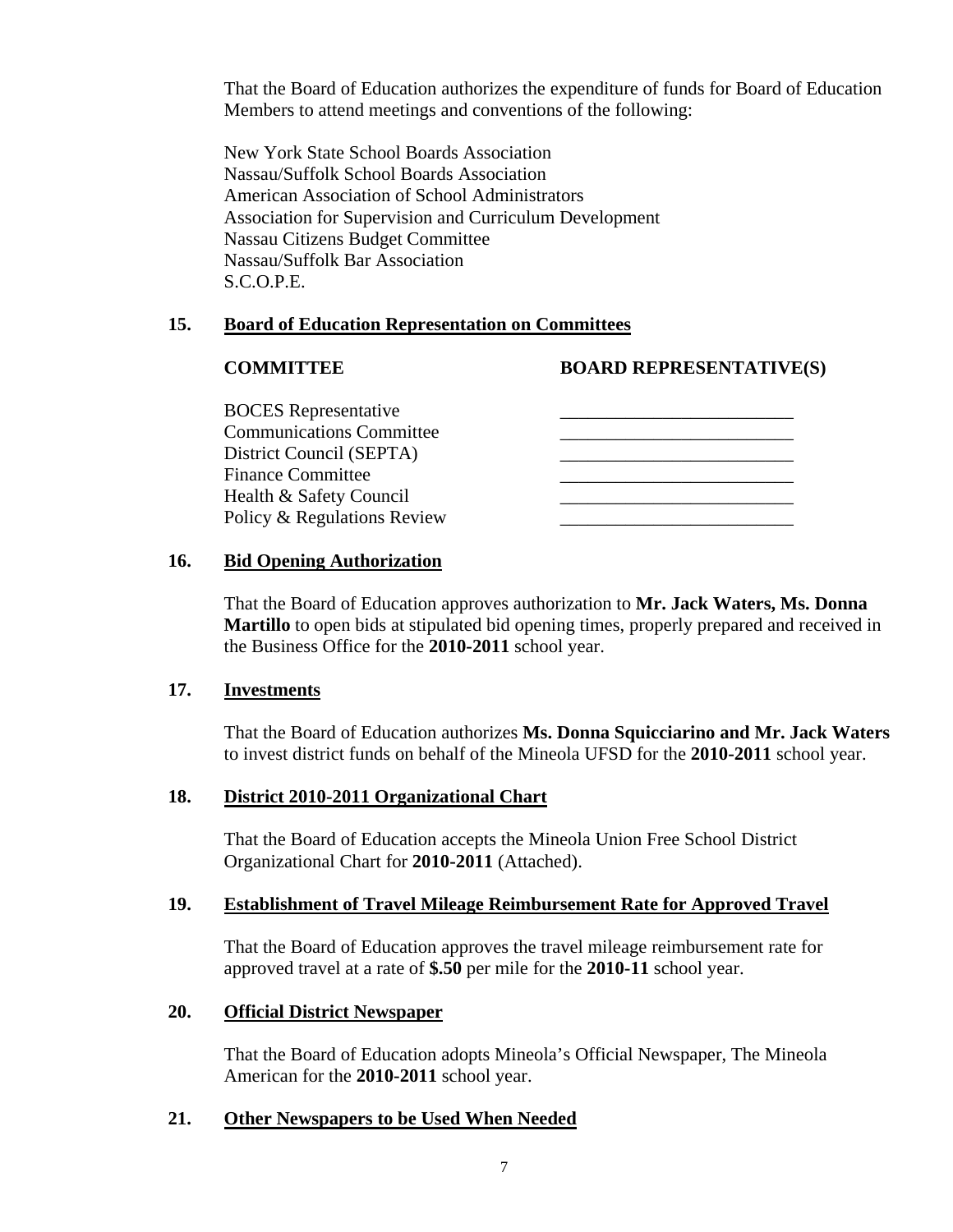That the Board of Education assigns The Roslyn News and Williston Times as additional publications to be used as needed for the **2010-2011** school year.

## **22. Chubb Pollution Liability Insurance Policy**

That the Board of Education awards the renewal of the district's Chubb Pollution Liability Policy including Terrorism coverage to Bermack, Champion & Lewine for the **2010-2011** school year in the amount of **\$17,500.00.**

## **23. School District Insurance**

That the Board of Education renews the policy with New York School Insurance Reciprocal (NYSIR) as the District Insurance Carrier for the **2010-2011** school year.

## **24. Public Employee Dishonest Policy**

That the Board of Education renews its Public Employee Dishonest policy to St. Paul Travelers for the **2010-2011** school year.

**RESOLUTION # 2 – BE IT RESOLVED** that the Board of Education approve the consensus agenda I.1. through I.24. as presented.

| Moved:           |                                                 |     |     |
|------------------|-------------------------------------------------|-----|-----|
| Second:          |                                                 |     |     |
| Yes:             |                                                 |     | No: |
|                  |                                                 |     |     |
|                  |                                                 |     |     |
|                  |                                                 |     |     |
| Passed:          |                                                 |     |     |
|                  | <b>Executive Session</b> Time: ______ p.m.      |     |     |
| <b>Motion:</b>   | <u> 1990 - Johann Barnett, fransk politiker</u> |     |     |
| Second:          |                                                 |     |     |
| Yes:             |                                                 | No: |     |
|                  |                                                 |     |     |
|                  |                                                 |     |     |
|                  |                                                 |     |     |
|                  |                                                 |     |     |
| Passed:          |                                                 |     |     |
| <b>Returned:</b> |                                                 |     |     |
|                  | <b>Superintendent's Regulations</b>             |     |     |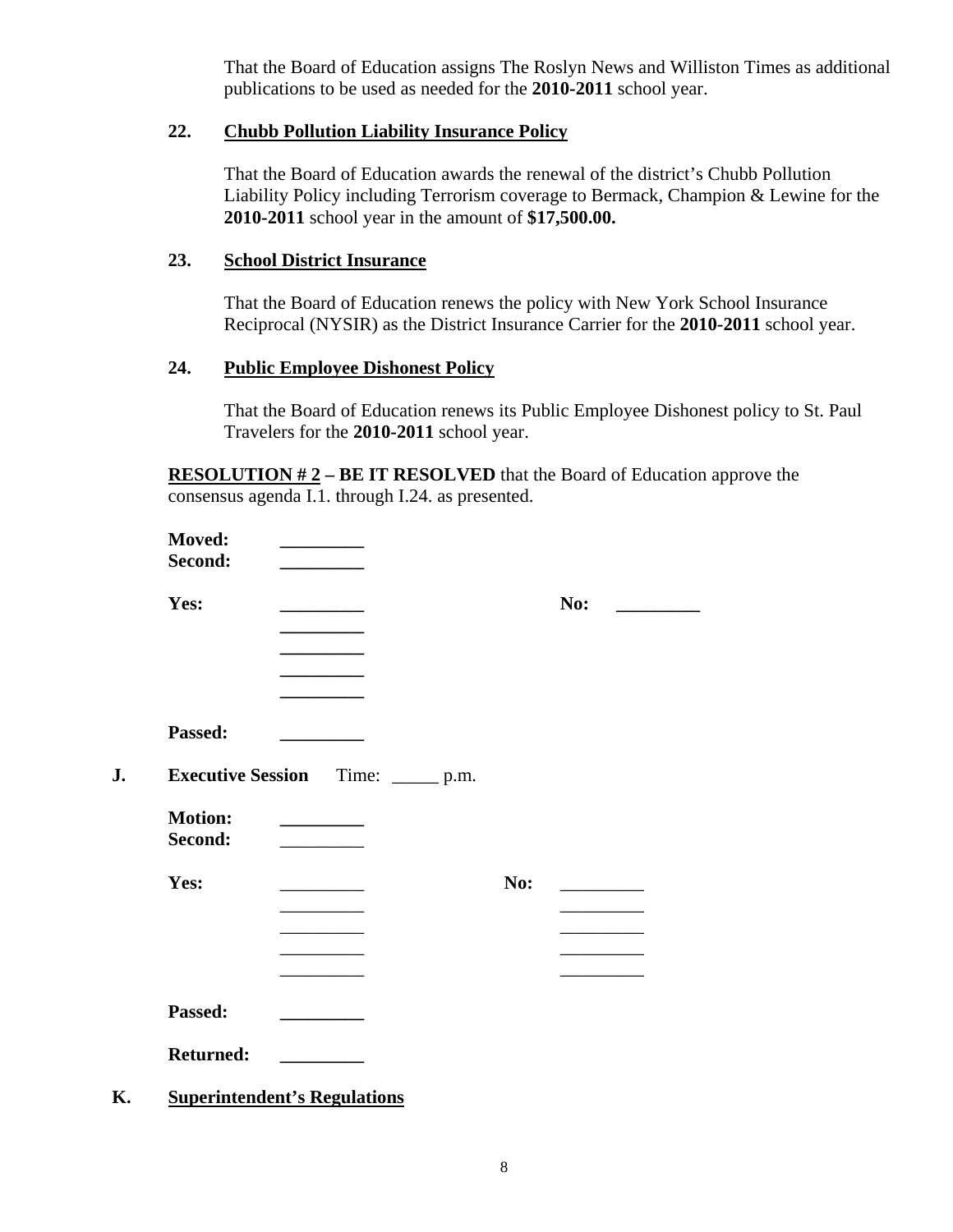**RESOLUTION #3 – BE IT RESOLVED** that the Board of Education of the Mineola Union Free School District waives the formal reading of the following Regulations, due to their availability on the information table, and directs that they be placed on file:

|                           | <b>REGULATION#</b><br>4200 | <b>REGULATION NAME</b><br>Curriculum Protocols & Procedures |  |  |
|---------------------------|----------------------------|-------------------------------------------------------------|--|--|
|                           | 4770                       | High School Graduation/Diploma Requirements                 |  |  |
| <b>Motion:</b><br>Second: |                            |                                                             |  |  |
| Yes:                      |                            | No:                                                         |  |  |
|                           |                            |                                                             |  |  |
|                           |                            |                                                             |  |  |
|                           |                            |                                                             |  |  |
|                           |                            |                                                             |  |  |
| Passed:                   |                            |                                                             |  |  |

## **L. Workshop Consensus Agenda**

## **1. Approval of Agreement with Core BTS, Inc.**

a. That the Board of Education approves of an agreement between the Mineola Union Free School District and Core BTS, Inc. to provide Staff Augmentation services for the time period July 1, 2010 through June 30, 2011 as set forth more fully in Attachment "A".

### **2. Donation**

a. That the Board of Education accepts a donation in the amount of \$3,000.00 from Rainbow Media Holdings, LLC (MSG Varsity Network). The proceeds of which will be used to purchase equipment that will be used for filming school events that will be forwarded to MSG Varsity Network.

### **3. Budget Appropriation**

a. That the Board of Education approves an appropriation adjustment to Budget Code A2110.200.07.0000 in the amount of \$3,000.00 for the purchase of equipment per the June 3, 2010 agreement with MSG Varsity Network.

### **4. SEQRA – Capital Project (SED #28-04-10-03-0-003-018)**

## **BE IT RESOLVED BY THE BOARD OF EDUCATION OF THE MINEOLA UNION FREE SCHOOL DISTRICT, THE FOLLOWING ACTION IS TAKEN:**

Based upon the review by the Board of Education of the proposed Pre-Engineered Press Box project, the Board hereby finds that the proposed action constitutes a "Type II Action" as such quoted term is defined in the State Environmental Quality Review Act and the regulations of the Department of Environmental Conservation of the State of New York (6 NYCRR part 617), the above referenced project is considered Type II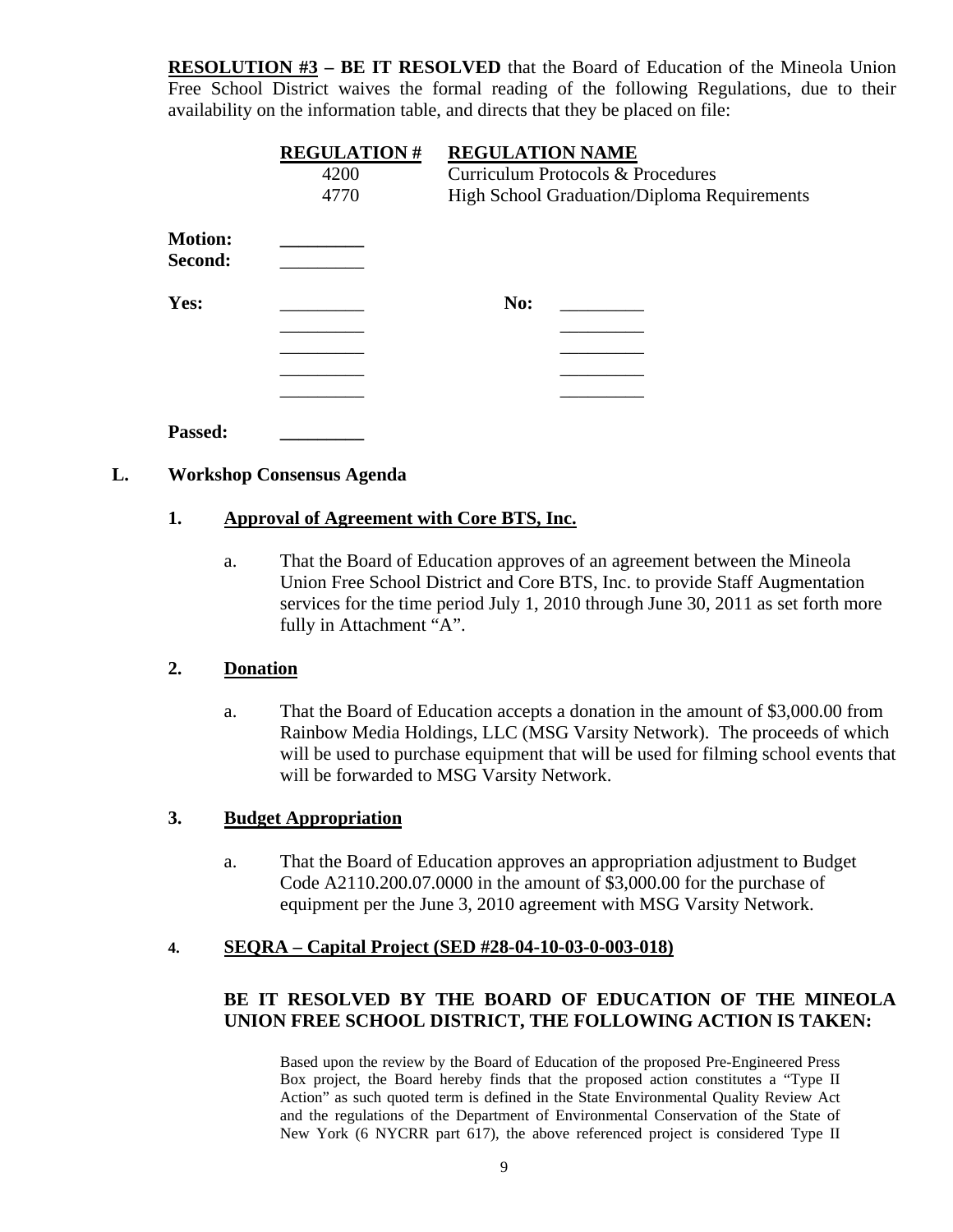actions under SEQRA. As promulgated in Part 617.5(a) Type II actions are: "Actions or classes of actions identified in subdivision (c) of this section are not subject to review under this Part. These actions have been determined not to have a significant impact on the environment or are otherwise precluded from environmental review under Environmental Conservation Law, article 8."

A copy of this resolution shall be placed on file in the office of the District Clerk where the same shall be available for public inspection during business hours.

### **5. Contract for Transportation Services**

a. That the Board of Education approves a contract between the Mineola Union Free School District and Westbury UFSD for the 2010-2011 school year to provide transportation services for a Westbury student with an Aide, at a monthly cost to Westbury in the amount of \$765.00.

## **6. Amending the 2010 Summer ESL Language Program List of Teacher Aides**

a. That the Board of Education amends the list of Teacher Aides for the 2010 Summer ESL Language Program (Previously approved at the June 17, 2010 Business Meeting) with the removal of Nina Mullane's name, effective July 1, 2010.

## **7. Civil Service - Appointments**

- a. That the Board of Education approves the appointment of Christina Garafalo as a conditional Bus Aide for the Summer Special Ed Program beginning July 1, 2010 through August 11, 2010, at an hourly rate of \$8.00.
- b. That the Board of Education approves the appointment of Kathy Aiello, part time Teacher Aide, for the 2010 ESL Summer Language Program, to replace Nina Mullane, effective July 1, 2010 through August 11, 2010; salary will be  $$20.81*$  per hour.

\*Salary is in accordance with the 2008/2009 Teacher Aide contract.

# **8. Resignation(s)/Retirement(s)**

- a. That the Board of Education accepts the letter of resignation of Mary Castiglia, part time Teacher Aide, effective June 30, 2010.
- b. That the Board of Education accepts the letter of resignation of Lisa Applewhite in her capacity as High School Science Instructional Leader and for her to return to her previous Science teaching position.
- c. That the Board of Education accepts, with regret, the letter of resignation for the purpose of retirement of Marianne Lovallo, Stenographic Secretary, effective June 30, 2010.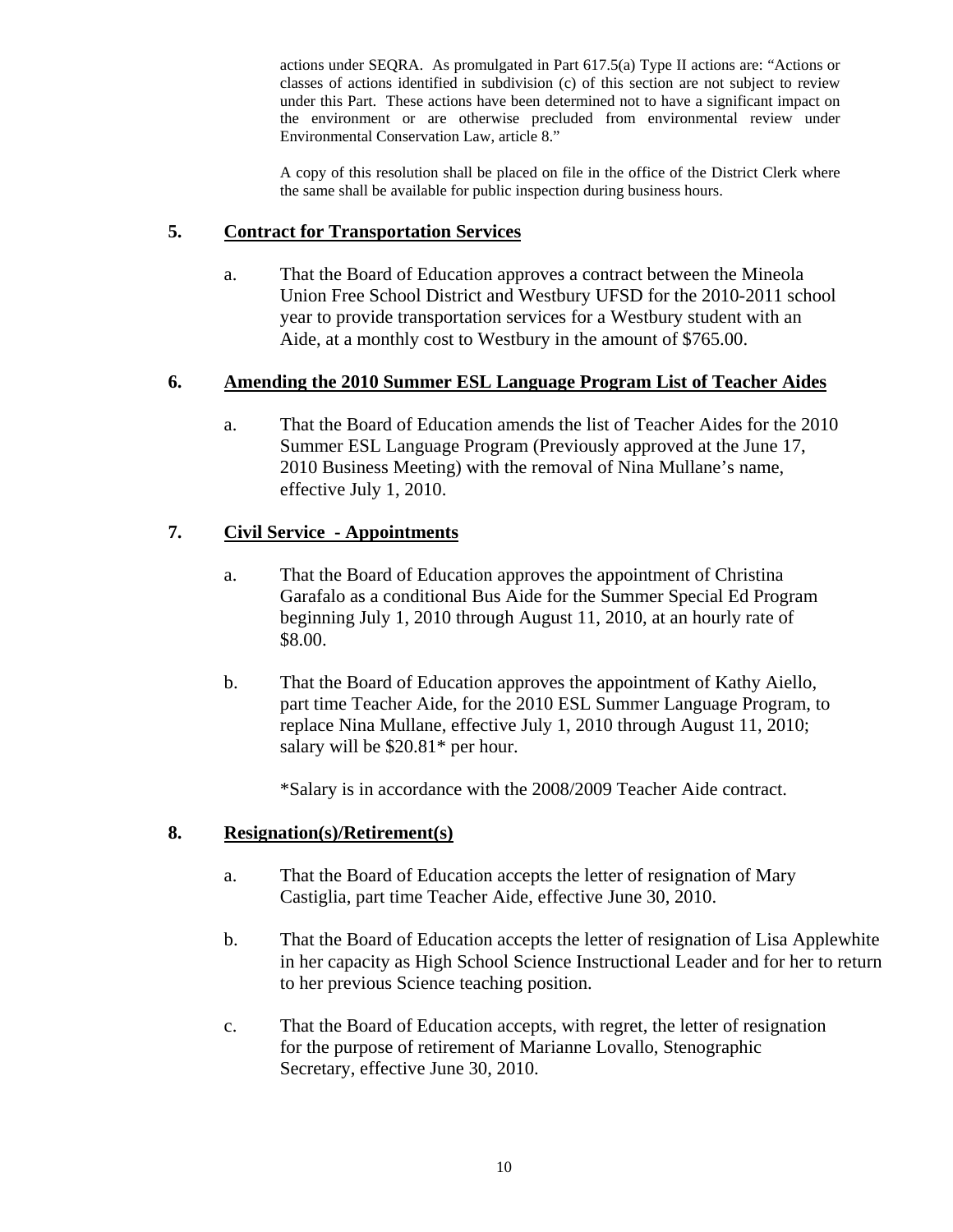d. That the Board of Education accepts, with regret, the letter of resignation for the purpose of retirement of Kathleen DeVita, Middle School Math Teacher effective July 1, 2010.

### **9. Licensing Agreement**

a. That the Board of Education approves an agreement between the Mineola Union Free School District and ATLAS Rubicon to provide on-line mapping curriculum software at a cost of \$8,400.00.

## **10. Contract Agreement**

a. That the Board of Education approves a contract between the Mineola Union Free School District and Syntax to provide Public Relations services for the 2010-2011 school year at an annual cost of \$59,500.00

**RESOLUTION #4 – BE IT RESOLVED** that the Board of Education approves Workshop Consensus Agenda items L.1. through L.8.b. as presented.

| <b>Motion:</b><br><b>Second:</b> |     |  |
|----------------------------------|-----|--|
| Yes:                             | No: |  |
|                                  |     |  |
|                                  |     |  |
|                                  |     |  |
|                                  |     |  |
|                                  |     |  |

**M. 2010 Retirement Incentive Program – Chapter 105 Part B**

**RESOLUTION #5 – BE IT RESOLVED** that the Board of Education of the Mineola Union Free School District does elect to provide the benefits of the Chapter 105 Part B retirement incentive program to all eligible employees who are members of the New York State Teachers' Retirement system or the New York State and Local Employees' Retirement System and who retire with an effective date of retirement during the "open period" commencing on July 1, 2010, and ending on August 31, 2010, and who are otherwise eligible to participate in such program.

| <b>Motion:</b><br>Second: |     |  |
|---------------------------|-----|--|
| Yes:                      | No: |  |
|                           |     |  |
|                           |     |  |
|                           |     |  |
|                           |     |  |
| Passed:                   |     |  |

**N. Public Comment**

**Passed: \_\_\_\_\_\_\_\_\_**